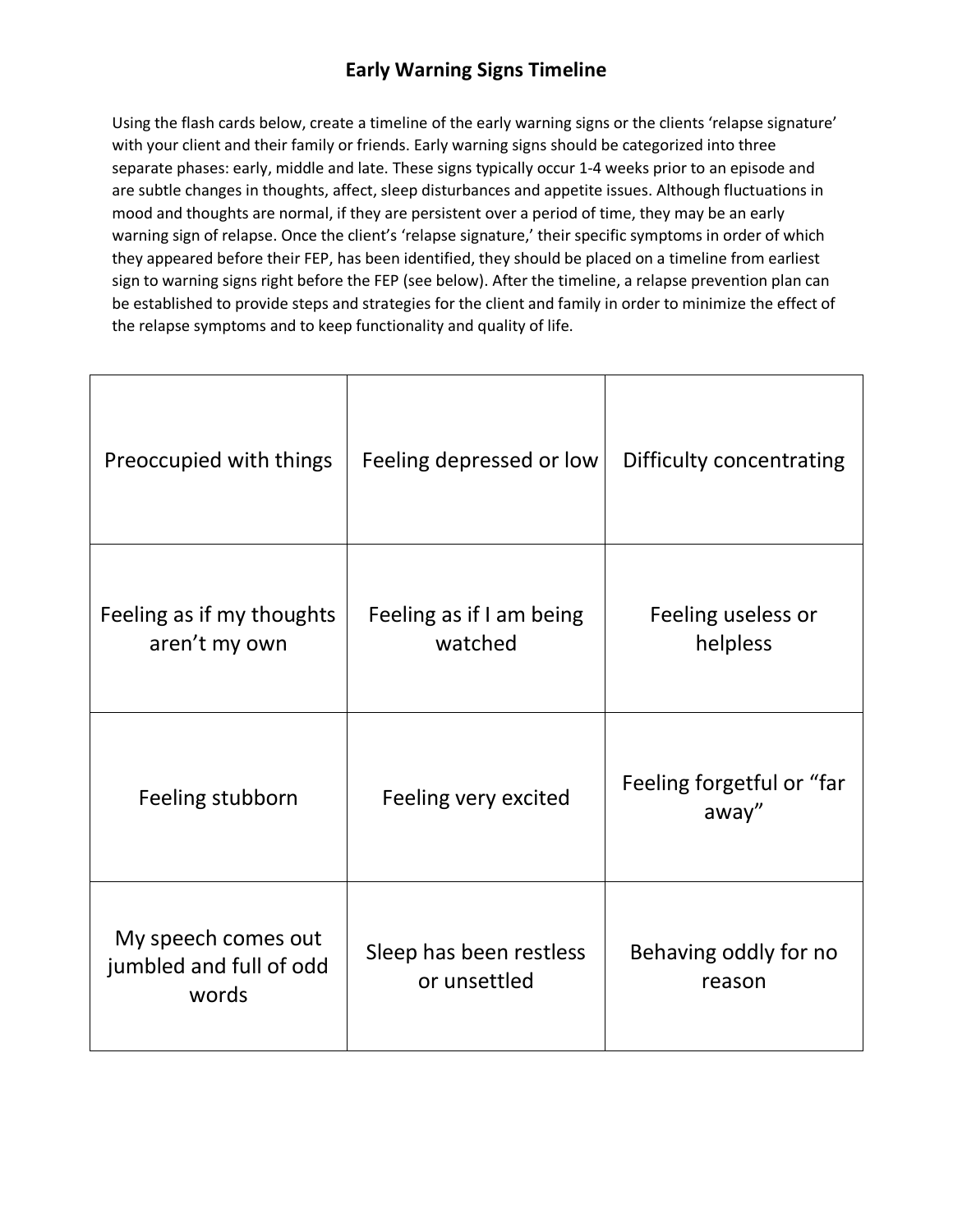| Not feeling like eating                     | Feeling like playing tricks<br>or pranks | Feeling quiet and<br>withdrawn                   |
|---------------------------------------------|------------------------------------------|--------------------------------------------------|
| Not bothered about<br>appearance or hygiene | Feeling violent                          | Thinking I could be<br>someone else              |
| Having aches and pains                      | Losing my temper easily                  | Having no interest in<br>things                  |
| Feeling tired or lacking<br>energy          | Movements seem slow                      | Feeling as if my thoughts<br>might be controlled |
| Feeling irritable or quick<br>tempered      | Feeling intense, afraid or<br>anxious    | Feeling very energetic or<br>needing sleep       |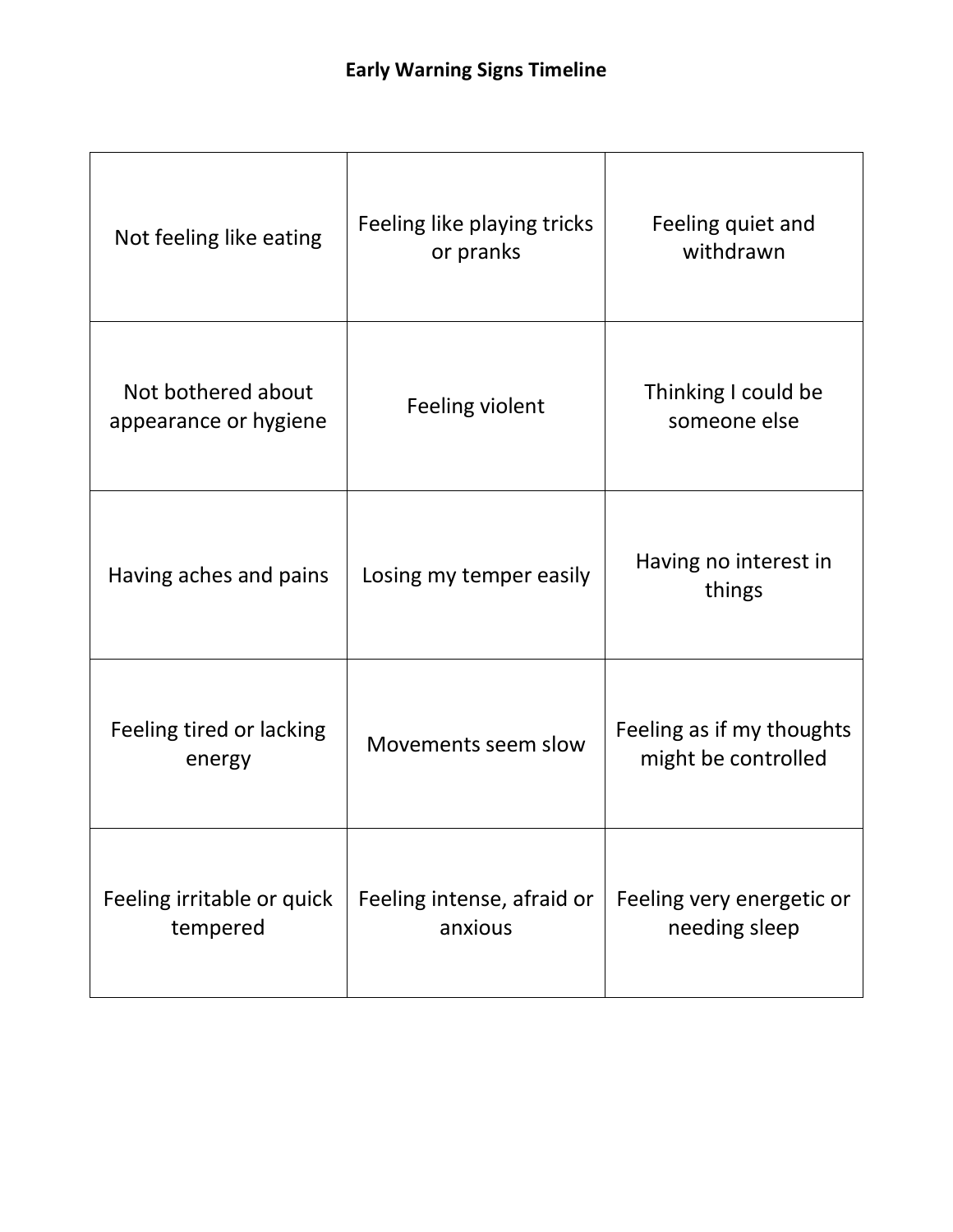| Feeling very confident or<br>extremely happy   | Having the urge to spend<br>a lot of money                                           | Feeling over-assertive or<br>having no regard for<br>authority       |
|------------------------------------------------|--------------------------------------------------------------------------------------|----------------------------------------------------------------------|
| Feeling that I am not safe                     | Not wanting to be alone                                                              | Taking on more than I<br>can handle                                  |
| Not wanting to get out of<br>bed               | Feeling that I want to<br>hurt myself                                                | Thinking that the radio<br>or TV are referring<br>specifically to me |
| Having difficulty focusing<br>or concentrating | Thinking that I can<br>communicate with spirits<br>or people who have<br>passed away | Having difficulty getting<br>to work, school, leisure<br>activities  |
| Having difficulty<br>managing everyday tasks   | Being preoccupied with<br>one or two things                                          | Hearing people talking<br>when nobody is there                       |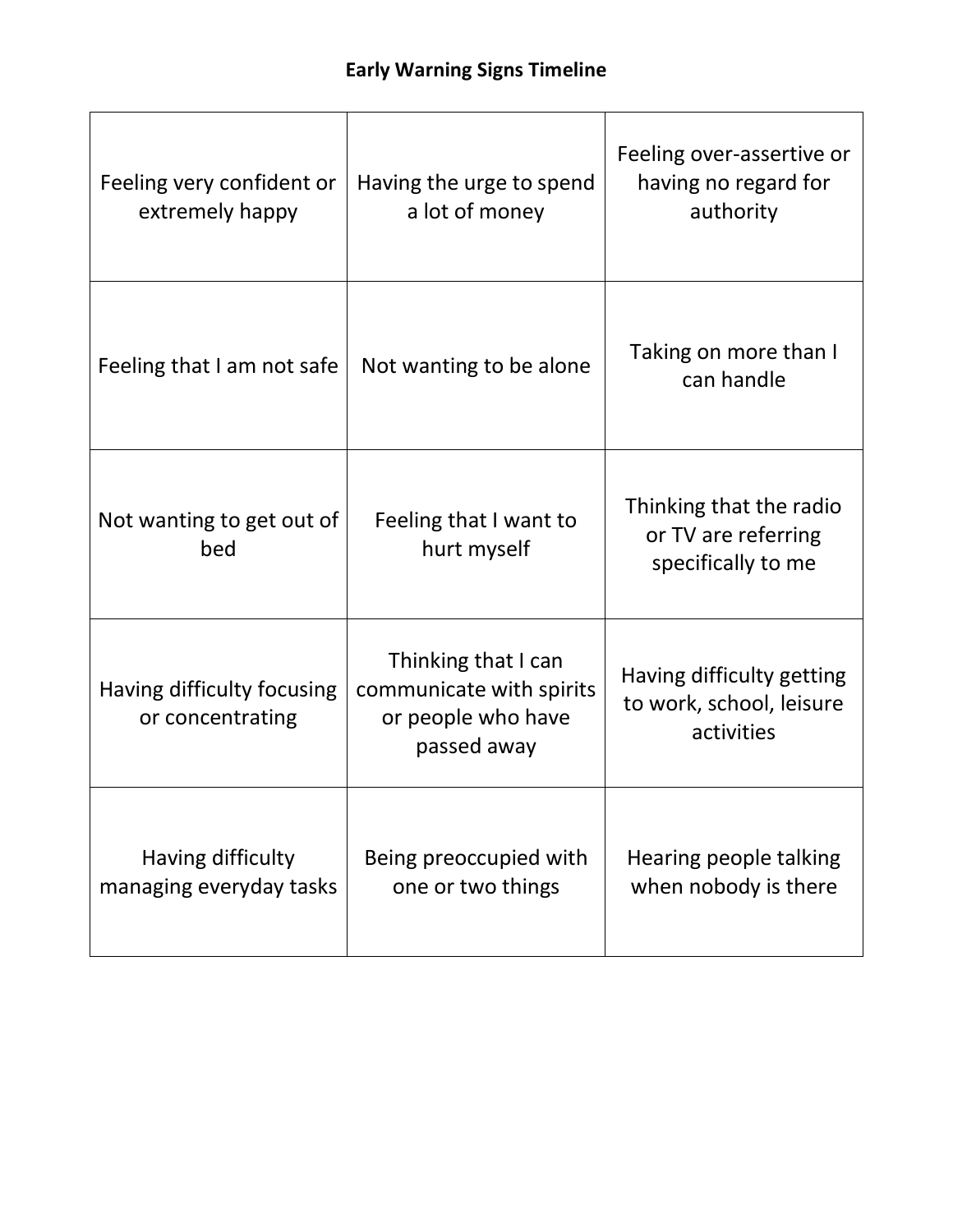| Others unable to follow<br>what I am saying               | Feeling confused or<br>puzzled  | Being open and explicit<br>about sexual matters          |
|-----------------------------------------------------------|---------------------------------|----------------------------------------------------------|
| Feeling unable to cope                                    | Talking or smiling to<br>myself | Feeling dissatisfied with<br>myself                      |
| Feeling as if I am being<br>laughed at or talked<br>about | Feeling aggressive or<br>pushy  | Feeling very talkative or<br>outgoing                    |
| New ideas are constantly<br>coming into my mind           | <b>Feeling restless</b>         | Thinking that food or<br>drink has been tampered<br>with |
| Thinking people can read<br>my thoughts                   |                                 |                                                          |